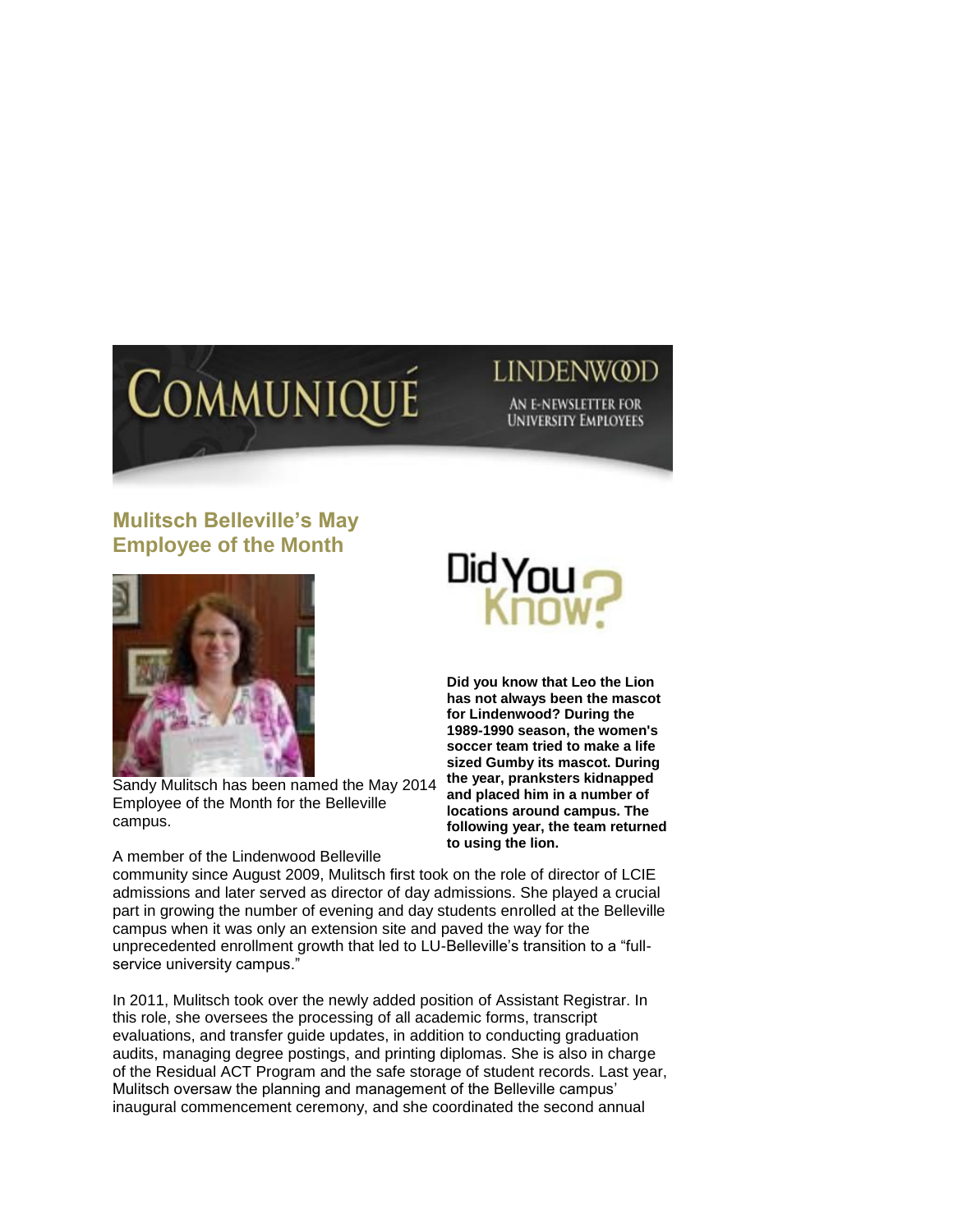commencement this year with more than 300 graduates participating.

According to Dr. Keith Russell, dean of academics, "Sandy is very hardworking and strives to assist our students, staff, and faculty with excellent customer service. Her role in the commencement ceremony on May 18, 2014, was enormous; she was essential in organizing this event."

President Bladdick also stated, "Sandy truly deserves this honor of Employee of the Month. Her attention to detail at the 2014 LU-Belleville graduation ceremony was managed with grace and true leadership."

"I was totally taken by surprise when presented with the Employee of the Month award," said Mulitsch. "I am grateful to have been chosen, but would be remiss if I did not share the honor with the rest of the Academic Services team. I can't do what I do as well as I do it, without them! I am blessed to have such a great team to work with on a daily basis! Thank you for this honor."

## **Scaturro Selected as St. Charles Campus Employee of the Month**



Greg Scaturro, Maintenance Department employee, has been named the Lindenwood University Employee of the Month for June.

The St. Peters, Mo., resident has worked in the role since 2011. Prior to coming to Lindenwood, he worked for seven years in the heating and cooling industry and for 24 years in cargo and facilities operations for American Airlines.

In his current position, Scaturro is responsible for maintenance duties at the Spellmann Center, Welcome Center, Fitness Center, and Office of Public Safety and Security. He handles electrical, plumbing, painting, and a variety of other miscellaneous repair needs.

"Myself and the others in my department, we usually take care of just about anything," he said. "It's like having your own big house to take care of."

Scaturro's attention to detail and willingness to take on additional projects were two qualities highlighted by his Employee of the Month Award nominator, Ryan Guffey, PhD, Vice President for Student Development and Global Affairs.

"Working in building maintenance is not an easy job, but Greg has managed to perform the tasks with the highest level of craftsmanship," said Guffey. "He has an uncanny way of mingling with students and inspiring them to share the same passion for the space. It's through his dedication and eye for detail that the Spellmann Center remains a jewel in Lindenwood's crown of facilities."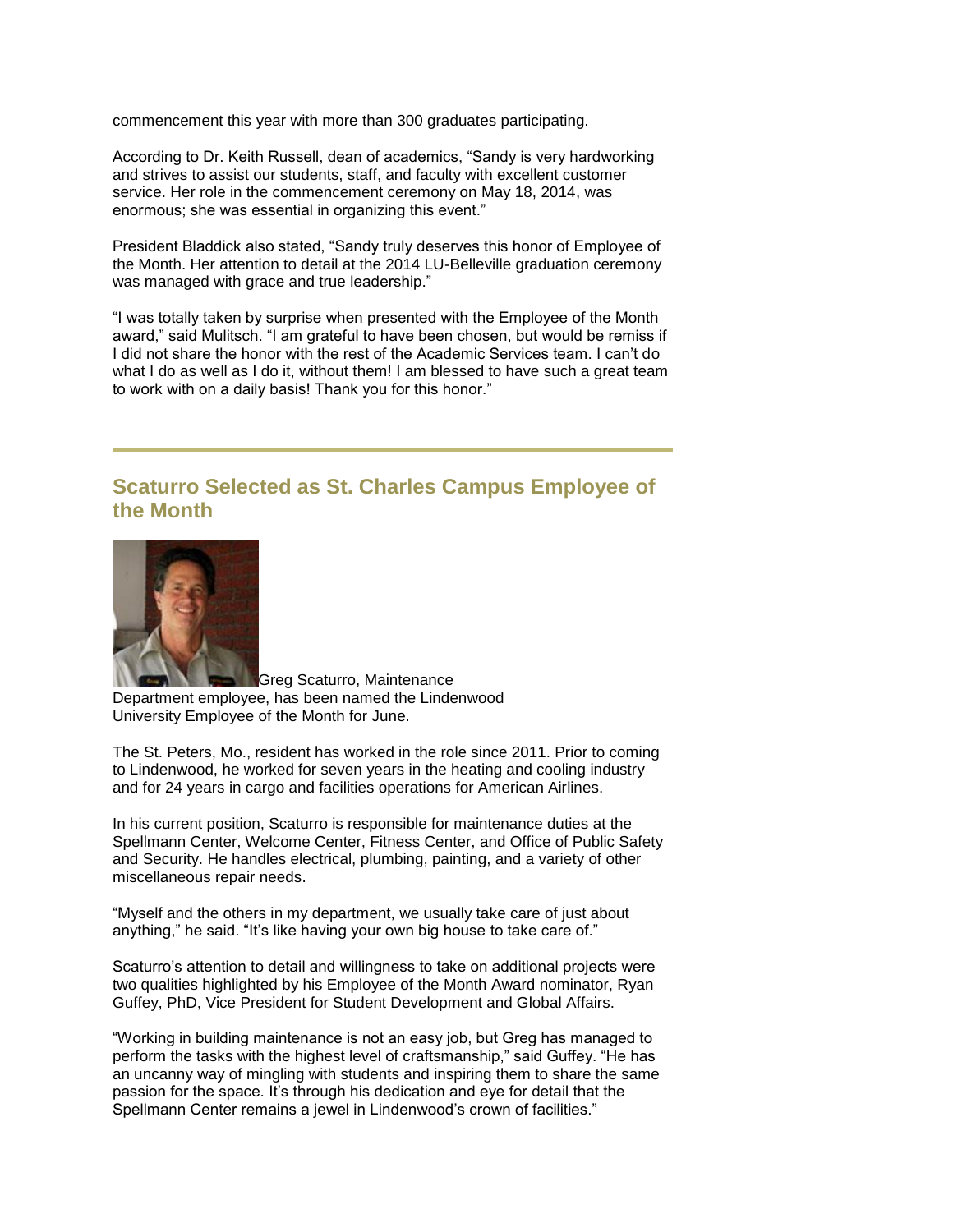Scaturro pointed out that while he appreciates the award and the praise, he derives his own personal satisfaction from fixing things and in keeping Lindenwood's property in top shape.

"It's nice to hear you're doing a good job and to hear that people have pointed out I do my best to try to make a difference, but honestly if I'm doing a good job, things should be in order and as they need to be," he said. "The best praise is if people don't have the chance to notice anything in disrepair."

## **Reuter Named Paul Harris Fellow by Belleville Rotary**



Mary Reuter, Assistant Vice President and Executive Director of Community Relations for Lindenwood University-Belleville, was named a Paul Harris Fellow by the Belleville Rotary on June 24 in appreciation of her contributions to the Rotary Club.

The Paul Harris Fellowship is named for one of the cofounders of Rotary, which was established in 1905. The Fellowship was created in his honor to express appreciation for individuals' contributions to the humanitarian and educational programs of the Rotary Foundation and to honor those whose lives demonstrate a shared purpose with the objectives of Rotary. These objectives include funding, implementing, and managing an array of projects that save and invigorate the lives of people around the world, as well as enhance international friendship and understanding.

"It is an honor to be named a Paul Harris Fellow," said Reuter. "The community relationships and friendships I have formed through the Belleville Rotary are so rewarding, not only for me as a person, but also for the Lindenwood University family."

Barbara Cempura, president of the Belleville Rotary Club, presented Reuter with the honorary certificate and medallion on behalf of Rotary International.

"Mary serves on the Belleville Rotary Club Board of Directors and works with the committees that host the football banquet recognizing area high school seniors who excel in football, as well as the Young Women of Achievement Awards Dinner recognizing female seniors who excel in academics, sports, volunteer service, and the arts," said Cempura.

"Character is earned, not purchased, and if we live by the ideas of respect and